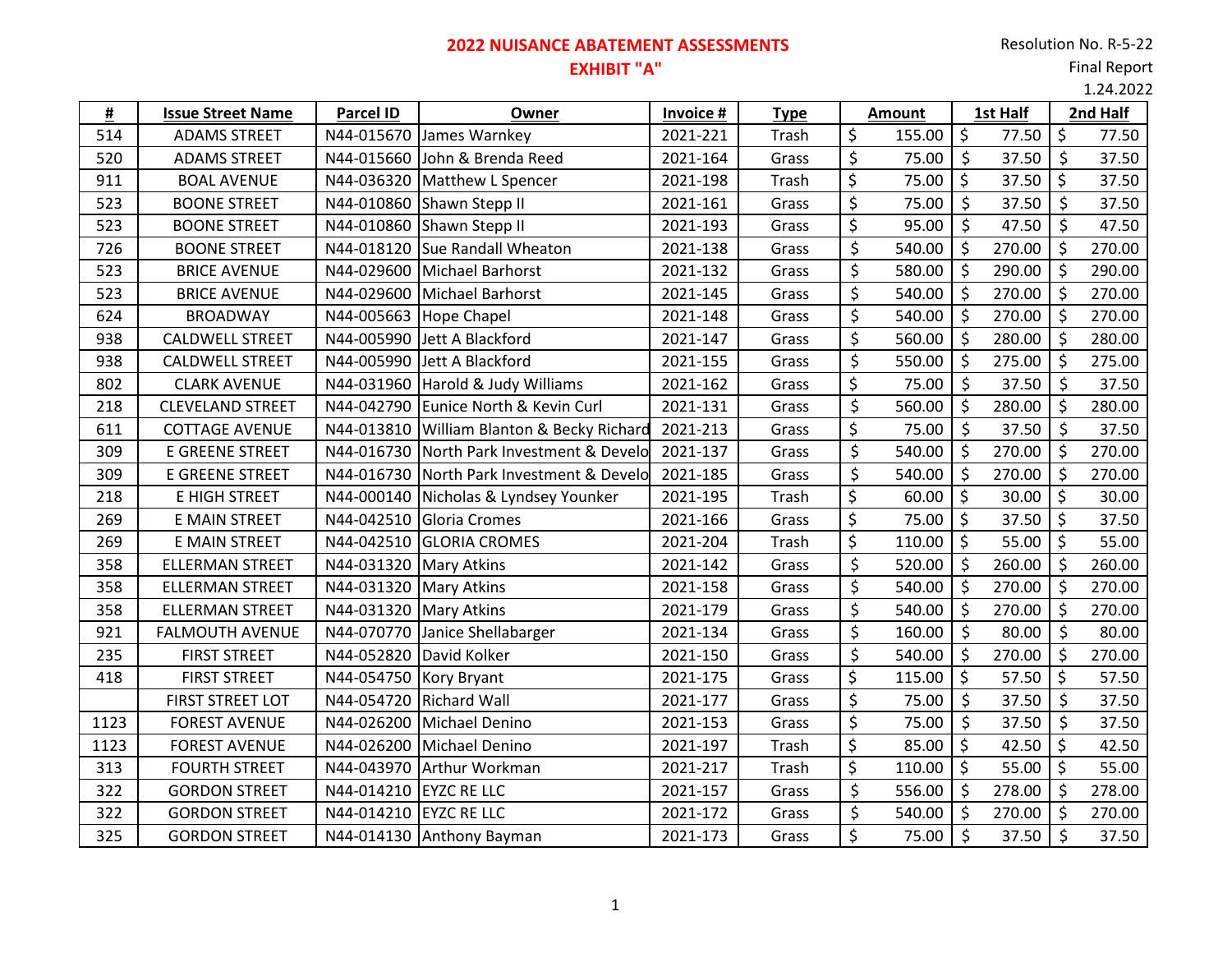## **2022 NUISANCE ABATEMENT ASSESSMENTS EXHIBIT "A"**

#### Final Report

|      |                        |                         |                                            |          |             |         |        |         |        |         | 1.24.2022 |
|------|------------------------|-------------------------|--------------------------------------------|----------|-------------|---------|--------|---------|--------|---------|-----------|
| 638  | <b>GORDON STREET</b>   |                         | N44-013530 Ashley T Jones                  | 2021-208 | Trash       | \$      | 60.00  | $\zeta$ | 30.00  | $\zeta$ | 30.00     |
| 212  | <b>HARRISON STREET</b> | N44-000050 Marcy Clay   |                                            | 2021-183 | Grass       | $\zeta$ | 75.00  | $\zeta$ | 37.50  | \$      | 37.50     |
| 216  | <b>HARRISON STREET</b> |                         | N44-000060 James Heitkamp                  | 2021-182 | Grass       | \$      | 560.00 | $\zeta$ | 280.00 | $\zeta$ | 280.00    |
| 1312 | <b>MADISON AVENUE</b>  |                         | N44-027120 Logan Welhener                  | 2021-181 | Grass       | \$      | 75.00  | $\zeta$ | 37.50  | \$      | 37.50     |
| 617  | <b>MANIER AVENUE</b>   |                         | N44-046880 Christopher Comolli             | 2021-199 | Trash       | \$      | 85.00  | $\zeta$ | 42.50  | $\zeta$ | 42.50     |
| 1310 | <b>MANIER AVENUE</b>   | N44-039390              | Bryan & Kimberly Russell                   | 2021-226 | Trash       | \$      | 260.00 | $\zeta$ | 130.00 | \$      | 130.00    |
| 916  | <b>MARLBORO AVENUE</b> |                         | N44-073028 Rachel Jimenez                  | 2021-141 | Grass       | \$      | 540.00 | $\zeta$ | 270.00 | $\zeta$ | 270.00    |
| 916  | MARLBORO AVENUE        |                         | N44-073028 Rachel Jimenez                  | 2021-176 | Grass       | \$      | 540.00 | $\zeta$ | 270.00 | $\zeta$ | 270.00    |
| 305  | <b>MCKINLEY AVENUE</b> | N44-059000 Shirley Bell |                                            | 2021-168 | Grass       | \$      | 75.00  | $\zeta$ | 37.50  | $\zeta$ | 37.50     |
| 500  | <b>MCKINLEY AVENUE</b> | N44-035320              | Kenneth Huber                              | 2021-140 | Maintenance | \$      | 600.00 | $\zeta$ | 300.00 | $\zeta$ | 300.00    |
| 500  | <b>MCKINLEY AVENUE</b> | N44-035320              | <b>KENNETH HUBER</b>                       | 2021-152 | Grass       | \$      | 540.00 | $\zeta$ | 270.00 | $\zeta$ | 270.00    |
| 707  | <b>MCKINLEY AVENUE</b> |                         | N44-038450   Delmar Crowell                | 2021-133 | Grass       | \$      | 560.00 | $\zeta$ | 280.00 | $\zeta$ | 280.00    |
| 707  | <b>MCKINLEY AVENUE</b> | N44-038450              | Delmar Crowell                             | 2021-144 | Grass       | \$      | 540.00 | $\zeta$ | 270.00 | $\zeta$ | 270.00    |
| 707  | <b>MCKINLEY AVENUE</b> | N44-038450              | Delmar Crowell                             | 2021-146 | Grass       | \$      | 540.00 | $\zeta$ | 270.00 | \$      | 270.00    |
| 504  | <b>MIAMI STREET</b>    | N44-019740              | Danielle Baker                             | 2021-143 | Grass       | \$      | 75.00  | \$      | 37.50  | \$      | 37.50     |
| 1700 | <b>NICKLIN AVENUE</b>  |                         | N44-054330 Samuel Curtis & Susan Poliquin  | 2021-149 | Grass       | \$      | 140.00 | $\zeta$ | 70.00  | \$      | 70.00     |
| 1700 | <b>NICKLIN AVENUE</b>  |                         | N44-054330 Samuel Curtis & Susan Poliquin  | 2021-190 | Grass       | \$      | 140.00 | $\zeta$ | 70.00  | $\zeta$ | 70.00     |
| 1701 | <b>PARK AVENUE</b>     |                         | N44-068500 Ardith Gambrell                 | 2021-206 | Trash       | \$      | 80.00  | $\zeta$ | 40.00  | $\zeta$ | 40.00     |
| 1421 | PLUM STREET            |                         | N44-037310 Allenbaugh Properties II LLC    | 2021-205 | Trash       | \$      | 60.00  | $\zeta$ | 30.00  | $\zeta$ | 30.00     |
| 200  | RACE STREET            | N44-017000              | Elmer & Jennifer Swank                     | 2021-169 | Grass       | \$      | 95.00  | $\zeta$ | 47.50  | \$      | 47.50     |
| 212  | <b>Race Street</b>     |                         | N44-017030 John & Theresa Payne            | 2021-210 | Trash       | \$      | 80.00  | $\zeta$ | 40.00  | $\zeta$ | 40.00     |
| 361  | RIVERSIDE DRIVE        |                         | N44-009780 Jatasha Pearce                  | 2021-219 | Trash       | \$      | 75.00  | $\zeta$ | 37.50  | $\zeta$ | 37.50     |
| 428  | <b>S MAIN STREET</b>   |                         | N44-004740 Hattie Helton                   | 2021-139 | Grass       | \$      | 540.00 | $\zeta$ | 270.00 | $\zeta$ | 270.00    |
| 428  | <b>S MAIN STREET</b>   | N44-004740              | Hattie Helton                              | 2021-170 | Grass       | \$      | 560.00 | $\zeta$ | 280.00 | $\zeta$ | 280.00    |
| 428  | <b>S MAIN STREET</b>   | N44-004740              | <b>Hattie Helton</b>                       | 2021-189 | Grass       | \$      | 540.00 | $\zeta$ | 270.00 | \$      | 270.00    |
| 525  | <b>S MAIN STREET</b>   |                         | N44-016430 Richard D Wright                | 2021-224 | Trash       | \$      | 170.00 | $\zeta$ | 85.00  | $\zeta$ | 85.00     |
| 524  | RIVERSIDE DRIVE        |                         | N44-039520 Douglas & Pamela Harshbarger    | 2021-188 | Grass       | \$      | 540.00 | $\zeta$ | 270.00 | $\zeta$ | 270.00    |
| 331  | S ROOSEVELT AVENUE     |                         | N44-013260 Randall P Caserta               | 2021-130 | Grass       | \$      | 75.00  | $\zeta$ | 37.50  | $\zeta$ | 37.50     |
| 646  | S ROOSEVELT AVENUE     |                         | N44-028460 DSV SPV3 LLC                    | 2021-171 | Grass       | \$      | 540.00 | $\zeta$ | 270.00 | $\zeta$ | 270.00    |
| 432  | S WAYNE STREET         | N44-007310              | <b>Property Transactions LLC</b>           | 2021-136 | Grass       | \$      | 560.00 | $\zeta$ | 280.00 | $\zeta$ | 280.00    |
| 637  | S WAYNE STREET         | N44-012720              | <b>Woods Edge Development Grou</b>         | 2021-180 | Grass       | $\zeta$ | 95.00  | $\zeta$ | 47.50  | $\zeta$ | 47.50     |
| 122  | <b>SOUTH ST</b>        |                         | N44-006520 Amelia Alexander                | 2021-200 | Trash       | \$      | 75.00  | $\zeta$ | 37.50  | $\zeta$ | 37.50     |
| 1223 | <b>SOUTH ST</b>        |                         | N44-037440 Secretary of Housing & Urban De | 2021-159 | Grass       | \$      | 540.00 | $\zeta$ | 270.00 | $\zeta$ | 270.00    |